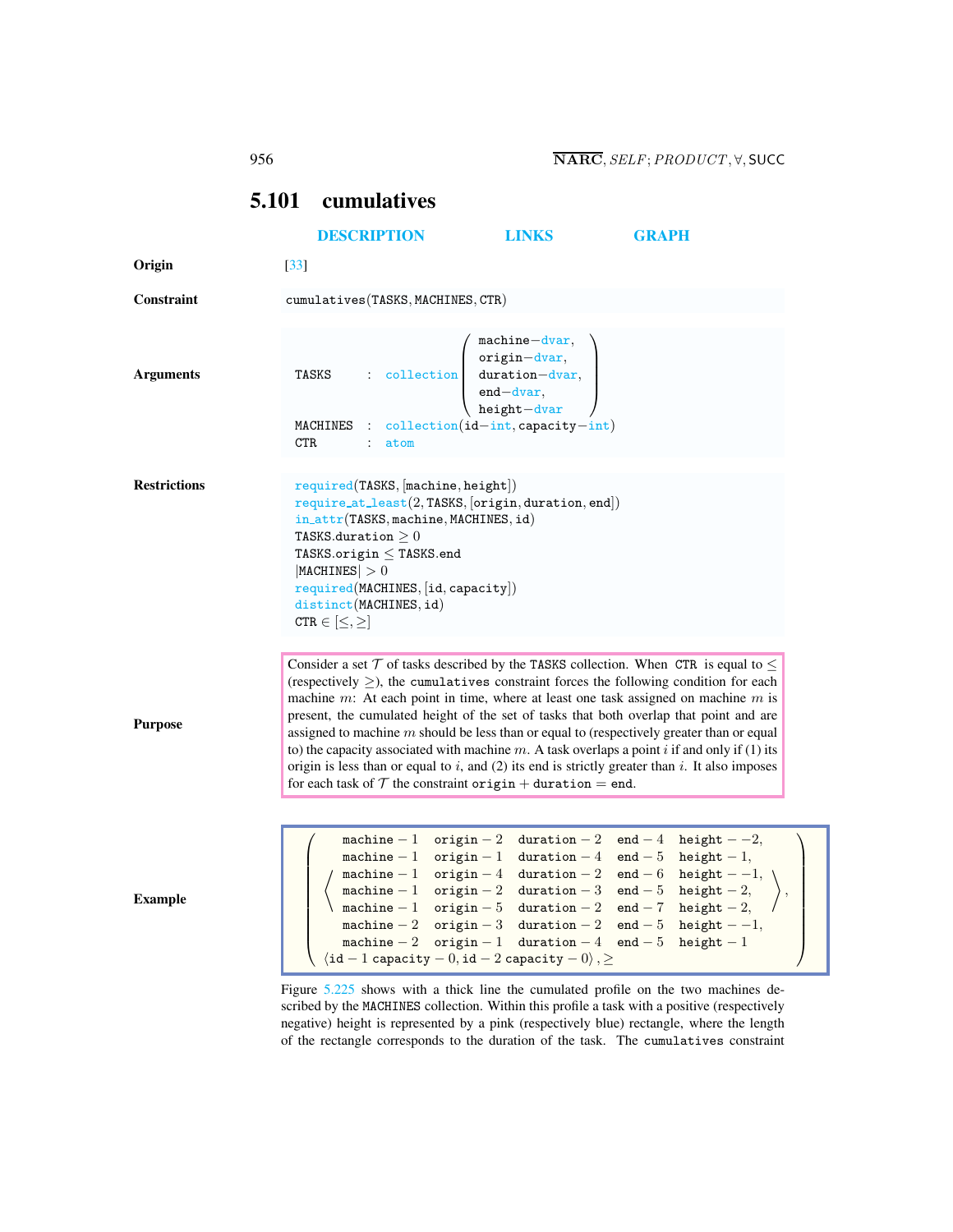holds since, both on machines 1 and 2, we have that at each point in time the cumulated resource consumption is greater than or equal to the limit 0 enforced by the last argument (i.e., the attribute capacity of the items of the MACHINES collection) of the cumulatives constraint (i.e., we have a limit of 0 both on machines 1 and 2).



<span id="page-1-0"></span>Figure 5.225: Resource consumption profiles on the different machines for the tasks of the Example slot

```
|TASKS| > 1range(TASKS.machine) > 1range(TASKS.origin) > 1range(TASKS.duration) > 1range(TASKS.end) > 1range(TASKS.height) > 1TASKS.duration >0TASKS.height \neq 0|MACHINES| > 1MACHINES.capacity < sum(TASKS.height)|TASKS| > |MACHINES|
```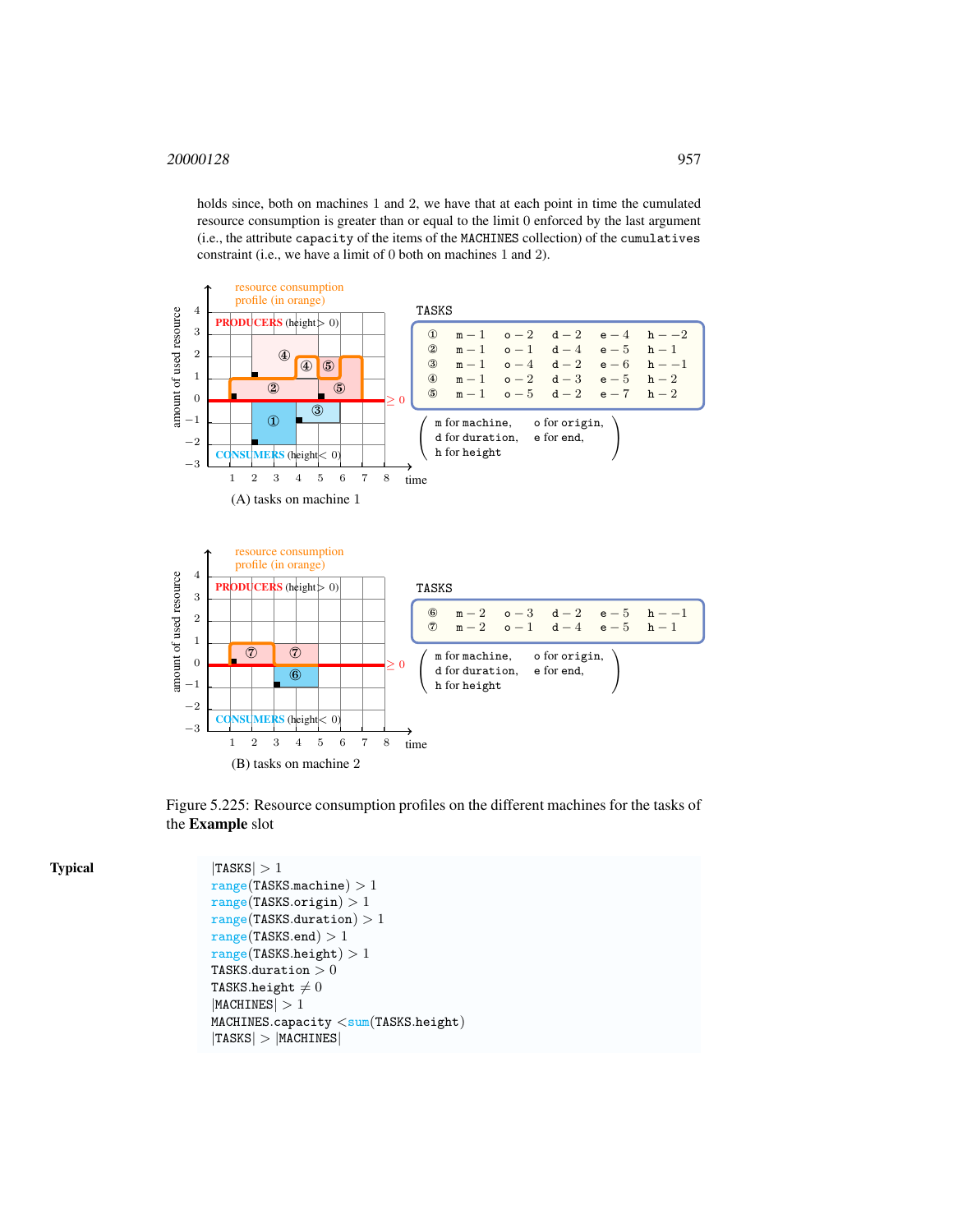<span id="page-2-0"></span>

| <b>Symmetries</b> | • Items of TASKS are permutable.                                                                                                                                                                                                                                                                                                                                                   |  |  |
|-------------------|------------------------------------------------------------------------------------------------------------------------------------------------------------------------------------------------------------------------------------------------------------------------------------------------------------------------------------------------------------------------------------|--|--|
|                   | • Items of MACHINES are permutable.                                                                                                                                                                                                                                                                                                                                                |  |  |
|                   | • All occurrences of two distinct values in TASKS machine or MACHINES.id can be<br>swapped; all occurrences of a value in TASKS machine or MACHINES.id can be<br>renamed to any unused value.                                                                                                                                                                                      |  |  |
| Arg. properties   | Contractible wrt. TASKS when RELOP $\in$ $\leq$ and minval (TASKS height) $\geq$ 0.                                                                                                                                                                                                                                                                                                |  |  |
| <b>Usage</b>      | As shown in the <b>Example</b> slot, the cumulatives constraint is useful for covering problems<br>where different demand profiles have to be covered by a set of tasks. This is modelled in<br>the following way:                                                                                                                                                                 |  |  |
|                   | • To each demand profile is associated a given machine $m$ and a set of tasks for which<br>all attributes (machine, origin, duration, end, height) are fixed; moreover the<br>machine attribute is fixed to $m$ and the height attribute is strictly negative. For each<br>machine $m$ the cumulated profile of all the previous tasks constitutes the demand<br>profile to cover. |  |  |
|                   | • To each task that can be used to cover the demand is associated a task for which the<br>height attribute is a positive integer; the height attribute describes the amount of<br>demand that can be covered by the task at each instant during its execution (between<br>its origin and its end) on the demand profile associated with the machine attribute.                     |  |  |
|                   | • In order to express the fact that each demand profile should completely be covered,<br>we set the capacity attribute of each machine to 0. We can also relax the constraint<br>by setting the capacity attribute to a negative number that specifies the maximum<br>allowed uncovered demand at each instant.                                                                    |  |  |
|                   | The demand profiles might also not be completely fixed in advance.                                                                                                                                                                                                                                                                                                                 |  |  |
|                   | When all the heights of the tasks are non-negative, one other possible use of the<br>cumulatives constraint is to enforce to reach a minimum level of resource consumption.<br>This is imposed on those time points that are overlapped by at least one task.                                                                                                                      |  |  |
|                   | By introducing a dummy task of height 0, of origin the minimum origin of all the tasks and<br>of end the maximum end of all the tasks, this can also be imposed between the first and the<br>last utilisation of the resource.                                                                                                                                                     |  |  |
|                   | Finally the cumulatives constraint is also useful for scheduling problems where several<br>cumulative machines are available and where you have to assign each task on a specific<br>machine.                                                                                                                                                                                      |  |  |
| <b>Algorithm</b>  | Three filtering algorithms for this constraint are described in $[33]$ .                                                                                                                                                                                                                                                                                                           |  |  |
| <b>Systems</b>    | cumulatives<br>in Gecode, cumulatives<br>in SICStus.                                                                                                                                                                                                                                                                                                                               |  |  |
| See also          | assignment dimension removed: cumulative (negative heights not allowed).                                                                                                                                                                                                                                                                                                           |  |  |
|                   | common keyword:<br>calendar (scheduling constraint),<br>coloured_cumulatives (resource constraint).                                                                                                                                                                                                                                                                                |  |  |
|                   | generalisation: diffn (task with machine assignment and origin attributes replaced<br>by <i>orthotope</i> ).                                                                                                                                                                                                                                                                       |  |  |
|                   | used in graph description: sum_ctr.                                                                                                                                                                                                                                                                                                                                                |  |  |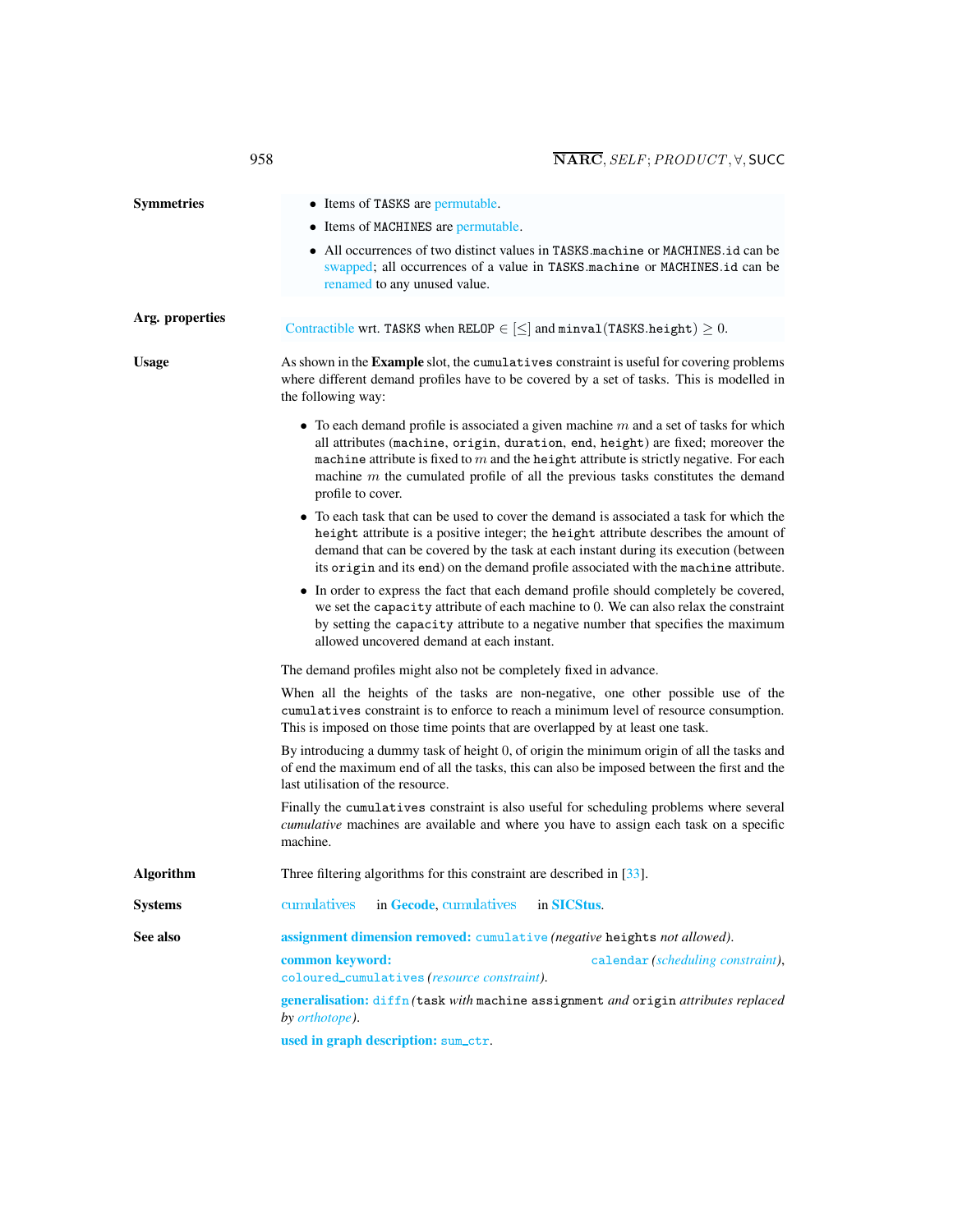## <sup>20000128</sup> 959

## Keywords **application area:** workload covering.

characteristic of a constraint: derived collection.

complexity: sequencing with release times and deadlines.

constraint type: scheduling constraint, resource constraint, temporal constraint, timetabling constraint.

filtering: compulsory part, sweep.

modelling: assignment dimension, assignment to the same set of values, scheduling with machine choice, calendars and preemption, zero-duration task.

modelling exercises: assignment to the same set of values, scheduling with machine choice, calendars and preemption.

problems: producer-consumer, demand profile.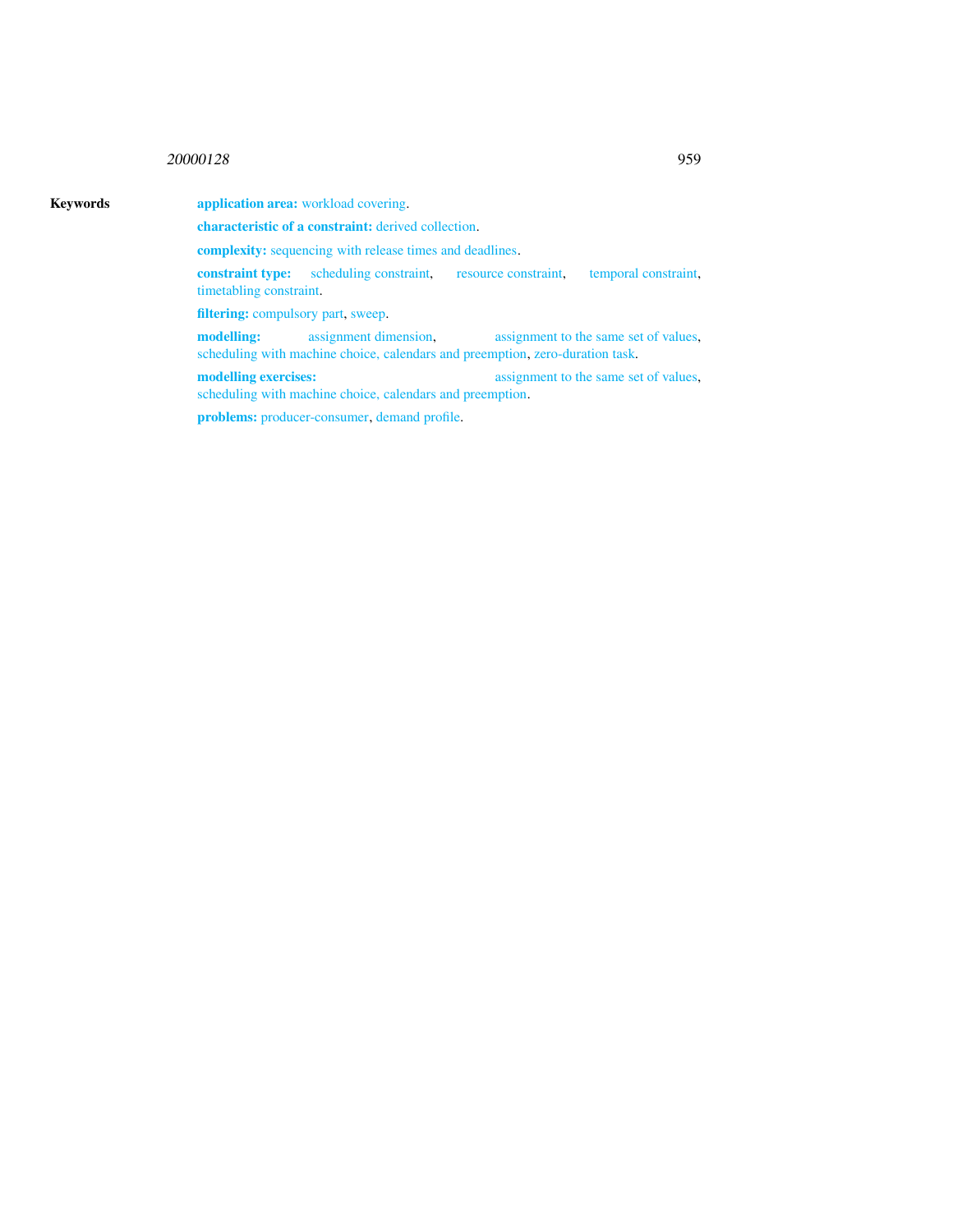Derived Collection col  $\sqrt{ }$  TIME POINTS−collection  $\sqrt{ }$  $\mathcal{L}$ idm−int, duration−dvar, point−dvar  $\setminus$  $\vert$ ,  $\sqrt{ }$  $\overline{1}$  $\overline{\phantom{a}}$  $\overline{1}$  $\perp$  $\overline{\phantom{a}}$  $\overline{1}$  $\overline{1}$ item  $\sqrt{ }$  $\mathcal{L}$ idm − TASKS.machine, duration − TASKS.duration, point − TASKS.origin  $\setminus$  $\vert$ , item  $\sqrt{ }$  $\mathcal{L}$ idm − TASKS.machine, duration − TASKS.duration, point − TASKS.end  $\setminus$  $\overline{1}$ 1  $\mathbf{I}$  $\overline{1}$  $\overline{1}$  $\mathbf{I}$  $\overline{1}$  $\overline{1}$  $\overline{1}$  $\setminus$  $\begin{array}{c} \begin{array}{c} \begin{array}{c} \begin{array}{c} \end{array} \\ \end{array} \end{array} \end{array}$ Arc input(s) TASKS Arc generator  $SELF \mapsto$ collection(tasks) Arc arity 1  $Arc constraint(s)$  tasks.origin + tasks.duration = tasks.end Graph property(ies)  $NARC = |TASKS|$ For all items of MACHINES: Arc input(s) TIME POINTS TASKS Arc generator  $PRODUCT \rightarrow collection(\mathtt{time\_points}, \mathtt{tasks})$ Arc arity 2  $Arc constraint(s)$  • time\_points.idm = MACHINES.id  $\bullet$  time\_points.idm = tasks.machine  $\bullet$  time\_points.duration  $>0$  $\bullet$  tasks.origin  $\leq$  time\_points.point • time points.point < tasks.end Graph class • ACYCLIC • BIPARTITE • NO LOOP Sets SUCC  $\mapsto$  $\sqrt{ }$  $\overline{1}$ source,  $\texttt{variables} - \texttt{col} \left( \begin{array}{l} \texttt{VARIABLES}-\texttt{collection}(\texttt{var}-\texttt{dvar}), \ \left[\texttt{item}(\texttt{var}-\texttt{TASKS}.\texttt{height})\right] \end{array} \right)$ 1  $\overline{1}$ Constraint(s) on sets sum\_ctr(variables, CTR, MACHINES.capacity) Graph model Within the context of the second graph constraint, part (A) of Figure [5.226](#page-5-0) shows the initial graphs associated with machines 1 and 2 of the Example slot. Part (B) of Figure [5.226](#page-5-0) shows the corresponding final graphs associated with machines 1 and 2. On the one hand, each source vertex of the final graph can be interpreted as a time point  $p$  on a specific machine  $m$ . On the other hand the successors of a source vertex correspond to those tasks

> that both overlap that time point  $p$  and are assigned to machine  $m$ . Since they do not have any successors we have eliminated those vertices corresponding to the end of the last three tasks of the TASKS collection. The cumulatives constraint holds since for each successor

<span id="page-4-0"></span>